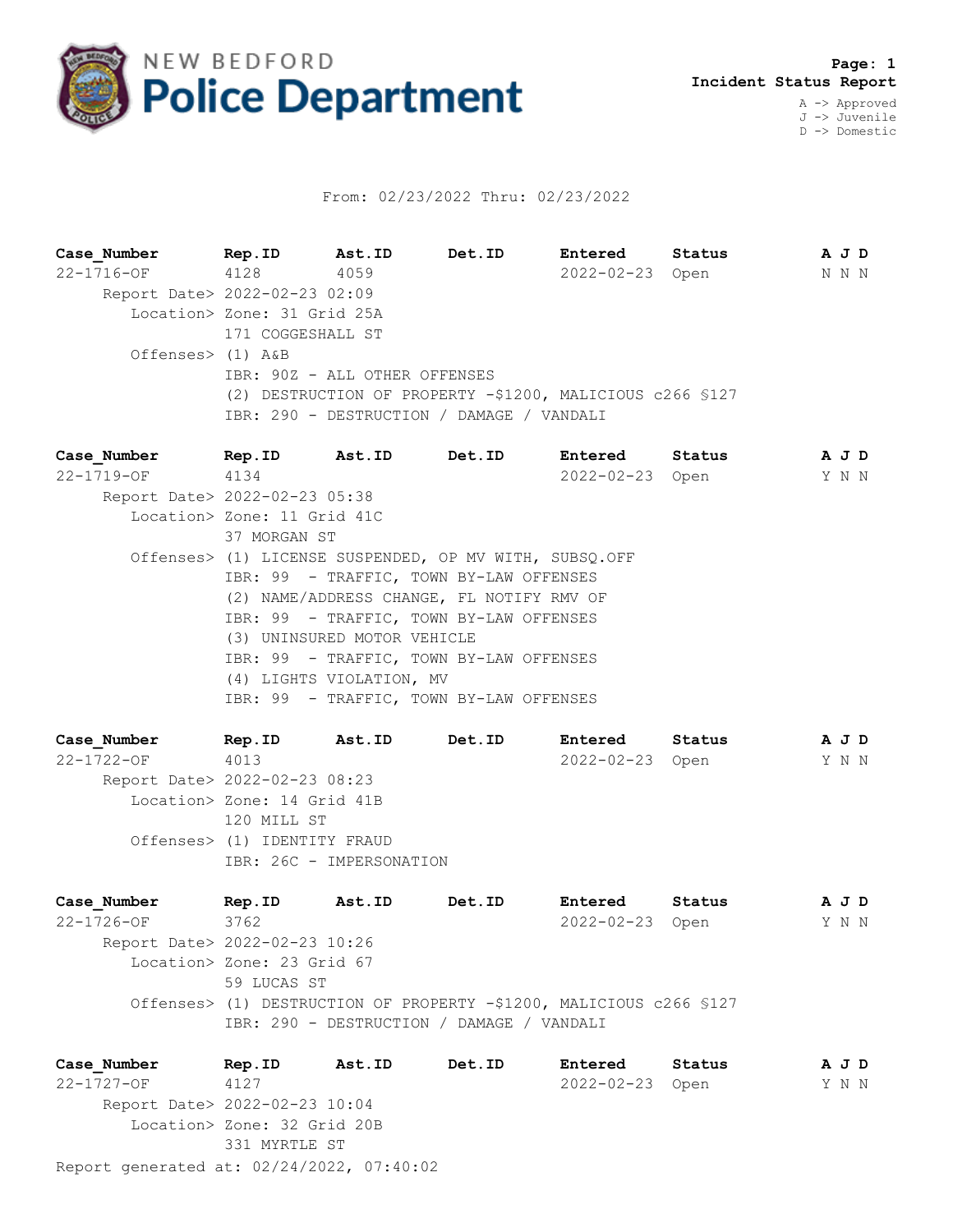

J -> Juvenile D -> Domestic

 Offenses> (1) HARASSMENT, CRIMINAL IBR: 90Z - ALL OTHER OFFENSES

**Case\_Number Rep.ID Ast.ID Det.ID Entered Status A J D** 22-1729-OF 4056 2022-02-23 Open Y N N Report Date> 2022-02-23 10:16 Location> Zone: 21 Grid 58A 93 CRAPO ST Offenses> (1) ALLOW UNREGISTERED M/V ON PUBLIC WAY IBR: 90Z - ALL OTHER OFFENSES (2) UNINSURED MOTOR VEHICLE IBR: 99 - TRAFFIC, TOWN BY-LAW OFFENSES

**Case\_Number Rep.ID Ast.ID Det.ID Entered Status A J D** 22-1730-OF 3757 2022-02-23 Open Y N N Report Date> 2022-02-23 10:42 Location> Zone: 32 Grid 26A 1959 PURCHASE ST Offenses> (1) LARCENY FROM BUILDING IBR: 23D - THEFT FROM BUILDING

**Case\_Number Rep.ID Ast.ID Det.ID Entered Status A J D** 22-1733-OF 4126 2022-02-23 Open Y N N Report Date> 2022-02-23 11:27 Location> Zone: 22 Grid 61 206 CRAPO ST Offenses> (1) LICENSE SUSPENDED OR REVOKED, OP MV WITH IBR: 99 - TRAFFIC, TOWN BY-LAW OFFENSES

**Case\_Number Rep.ID Ast.ID Det.ID Entered Status A J D** 22-1738-OF 4126 2022-02-23 Open Y N N Report Date> 2022-02-23 12:29 Location> Zone: 23 Grid 60B 1 MCGURK ST Offenses> (1) VANDALIZE PROPERTY c266 §126A IBR: 290 - DESTRUCTION / DAMAGE / VANDALI

**Case\_Number Rep.ID Ast.ID Det.ID Entered Status A J D** 22-1740-OF 3816 2022-02-23 Open N N N Report Date> 2022-02-23 13:42 Location> Zone: 11 Grid 39B 800 PLEASANT ST Offenses> (1) LARCENY OF REGISTRATION/LICENSE PLATE/TAG IBR: 23G - THEFT OF MOTOR VEHICLE PARTS O

**Case\_Number Rep.ID Ast.ID Det.ID Entered Status A J D** 22-1747-OF 4029 2022-02-23 Open Y N N Report Date> 2022-02-23 17:01 Location> Zone: 33 Grid 14

Report generated at: 02/24/2022, 07:40:02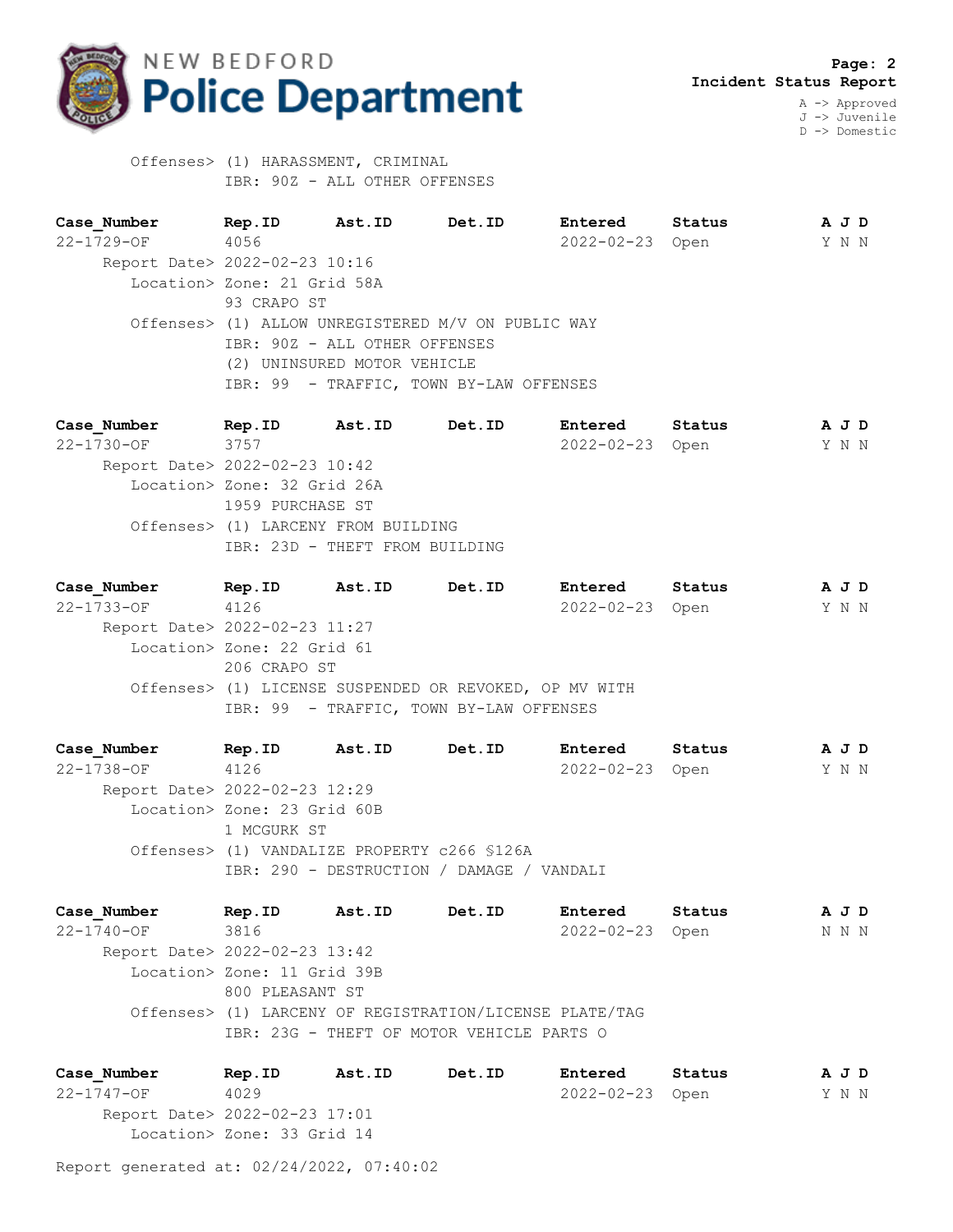

D -> Domestic

61 HOWARD AVE Offenses> (1) SNOW/REC VEH - PUBLIC PROPERTY, ON IBR: 90Z - ALL OTHER OFFENSES

**Case\_Number Rep.ID Ast.ID Det.ID Entered Status A J D** 22-1750-OF 4029 2022-02-23 Open Y N N Report Date> 2022-02-23 16:46 Location> Zone: 33 Grid 11A 862 OLD PLAINVILLE RD Offenses> (1) LARCENY FROM BUILDING IBR: 23D - THEFT FROM BUILDING

**Case\_Number Rep.ID Ast.ID Det.ID Entered Status A J D** 22-1752-OF 3024 2022-02-23 Open Y N N Report Date> 2022-02-23 18:19 Location> Zone: 36 Grid 10 349 HAWES ST Offenses> (1) ASSAULT AND BATTERY ON FAMILY/HOUSEHOLD MEMBER (RELATIONSHIP) IBR: 13B - SIMPLE ASSAULT (2) DESTRUCTION OF PROPERTY -\$1200, MALICIOUS c266 §127 IBR: 290 - DESTRUCTION / DAMAGE / VANDALI

| Case Number      | Rep.ID                               | Ast.ID | Det.ID | Entered          | Status |  | A J D |  |
|------------------|--------------------------------------|--------|--------|------------------|--------|--|-------|--|
| $22 - 1756 - OF$ | 4029                                 |        |        | $2022 - 02 - 23$ | Open   |  | Y N N |  |
|                  | Report Date> 2022-02-23 19:57        |        |        |                  |        |  |       |  |
|                  | Location> Zone: 33 Grid 16A          |        |        |                  |        |  |       |  |
|                  | 272 EUGENIA ST                       |        |        |                  |        |  |       |  |
|                  | Offenses> (1) THREAT TO COMMIT CRIME |        |        |                  |        |  |       |  |
|                  | IBR: 13C - INTIMIDATION              |        |        |                  |        |  |       |  |
|                  |                                      |        |        |                  |        |  |       |  |

**Case\_Number Rep.ID Ast.ID Det.ID Entered Status A J D** 22-1758-OF 4041 2022-02-23 Open Y N N Report Date> 2022-02-23 19:21 Location> Zone: 32 Grid 19 132 HATHAWAY ST Offenses> (1) LARCENY UNDER \$1200 SINGLE SCHEME c266 §30(1) IBR: 23H - ALL OTHER LARCENY (2) LARCENY UNDER \$1200 SINGLE SCHEME c266 §30(1) IBR: 23H - ALL OTHER LARCENY

**Case\_Number Rep.ID Ast.ID Det.ID Entered Status A J D** 22-1759-OF 4096 2022-02-23 Open N N N Report Date> 2022-02-23 20:28 Location> Zone: 22 Grid 62 37 ROCKDALE AVE Offenses> (1) LARCENY UNDER \$1200 BY FALSE PRETENSE IBR: 26B - CREDIT CARD / AUTOMATIC TELLER (2) LARCENY UNDER \$1200 SINGLE SCHEME c266 §30(1)